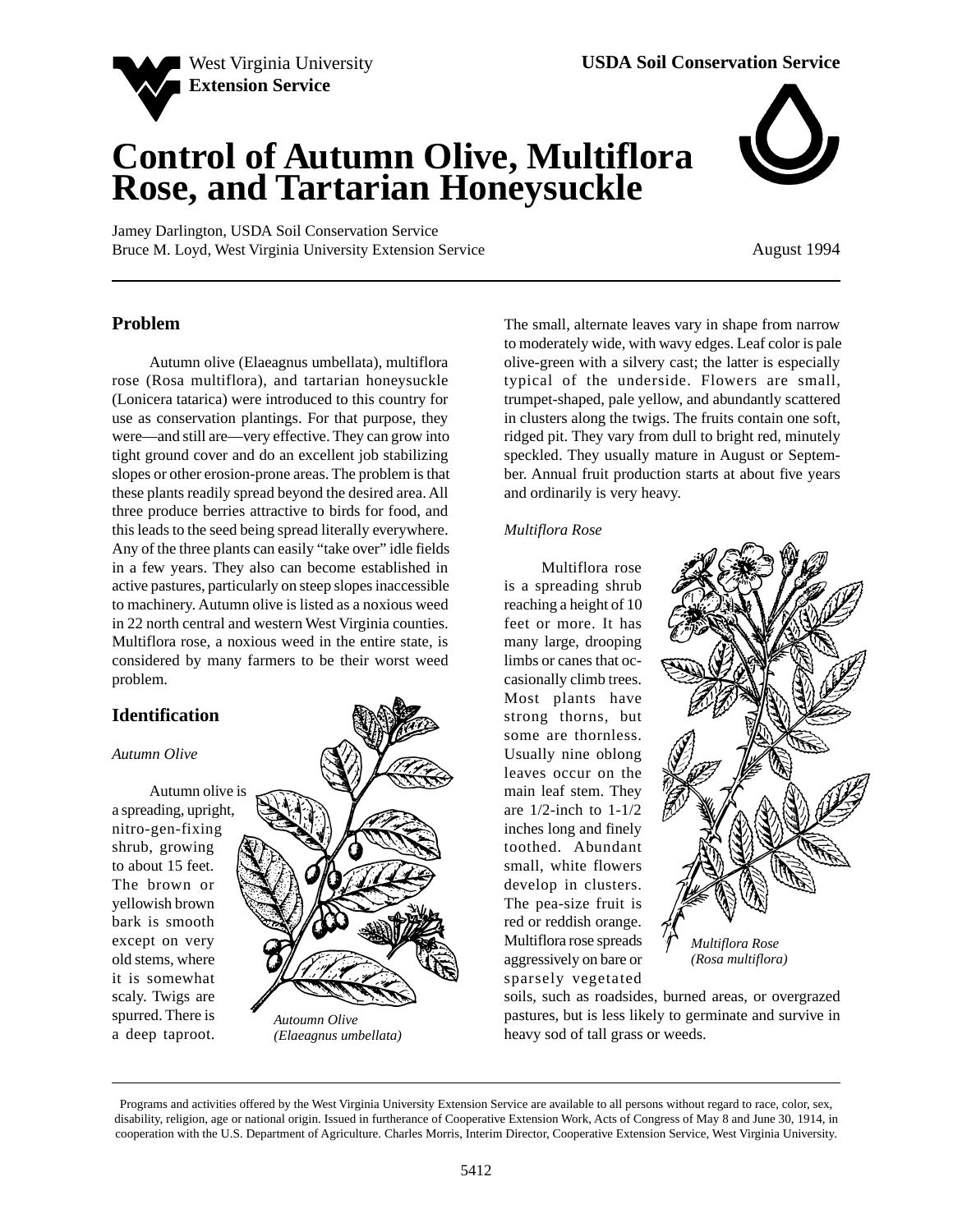#### *Tartarian Honeysuckle*

Tartarian Honeysuckle, a deciduous hardwood shrub, is of medium height (8 to 15 feet). It is an erect, multi-stemmed plant, with slightly drooping branches. Foliage and branching are dense. The growth rate is about 1 foot per year, and normally it does not bear fruit until the fourth or fifth year. Leaves are simple, smooth, and oval-shaped with pointed tips; they are arranged opposite on the limbs. The flowers are white to pink. The fruit matures in midsummer.



*Tatarian Honeysuckle (Lonicera tatarica)*

# **Uses**

#### *Autumn Olive*

Autumn olive produces fruits eaten by four species of upland game birds, two migratory game birds, twenty nongame birds, and four mammals. It is browsed by deer and barked by cottontail rabbits and meadow mice. It is a good nesting and protective cover plant. Autumn olive is useful in stabilizing strip mine spoil; screening unsightly areas; hedging fields, ponds, and other tracts; bordering woods; and creating windbreaks. It is an attractive ornamental, having fragrant bloom and edible but astringent red fruits. It was introduced to the United States from eastern Asia.

## *Multiflora Rose*

Multiflora rose, an ornamental shrub, is used for hedges, screens, living fences, wildlife food and cover, soil erosion control, and impact buffers in highway medians. It provides excellent nesting and protective cover for bobwhites, ruffed grouse, ring-necked pheasants, turkeys, and 14 nongame birds. Canes, foliage, and twigs are eaten by cottontail rabbits and deer. Rootstocks are used in grafting ornamental roses. It is native to Japan and China.

## *Tartarian Honeysuckle*

Tartarian honeysuckle an ornamental shrub useful for borders, hedges, and screens. The fruit is eaten by at least 17 species of songbirds. It is not readily browsed by livestock, deer, or rabbits. It is very attractive, especially when flowering and fruiting. Having a rather graceful overall form, it adapts well for landscaping purposes. It was introduced into the United States from Russia.

# **Control**

The best defense against these plants is a well managed pasture. Timely and appropriate application of lime and fertilizer, pasture seeding to improve vegetative cover, and proper grazing techniques will reduce the amount of undesirable plants in the field. Proper grazing techniques include time of grazing, intensity of grazing, and in some cases, annual clipping of pasture.

Control measures should give at least a 75-percent minimum kill to be effective. The effect of any control measure will be short-lived; timely repeat applications are as important as the initial treatment for effective control. Combinations of methods will be most effective and usually more economical.

There are three general types of control: mechanical, biological, and chemical. Guidelines for using each are described below.

## *Mechanical*

Selection of equipment is determined by the size of the brush and area covered. Mowers, brush-hogs, dozers, blades, chain saws, and weedeaters are the typical pieces of equipment used. Mechanical control involves grubbing (pulling or removing plant) and/or defoliation (removal of all leaves). Grubbing is effective only when all roots are removed or when additional plants growing from the severed roots are killed. This control works best for scattered infestation. For severe infestation, grubbing with a bulldozer is the best option.

Repeated defoliation will kill most plants by depleting the energy reserves in the roots. Regardless of whether you use mechanical or animal control, the highest plant mortality occurs with three to six mowings or leaf removals per season for two to three consecutive seasons. Frequent mowing generally is not practical on farms because of either the time required or the cost.

If a single mowing is all that can be accomplished in a year, the best time to cut is July to early August. Early spring is the second best time. Cutting annually at both times is desirable, especially for severe infestations. If sprouting occurs, mowing followed by chemical treatment of the stump will give a more effective control.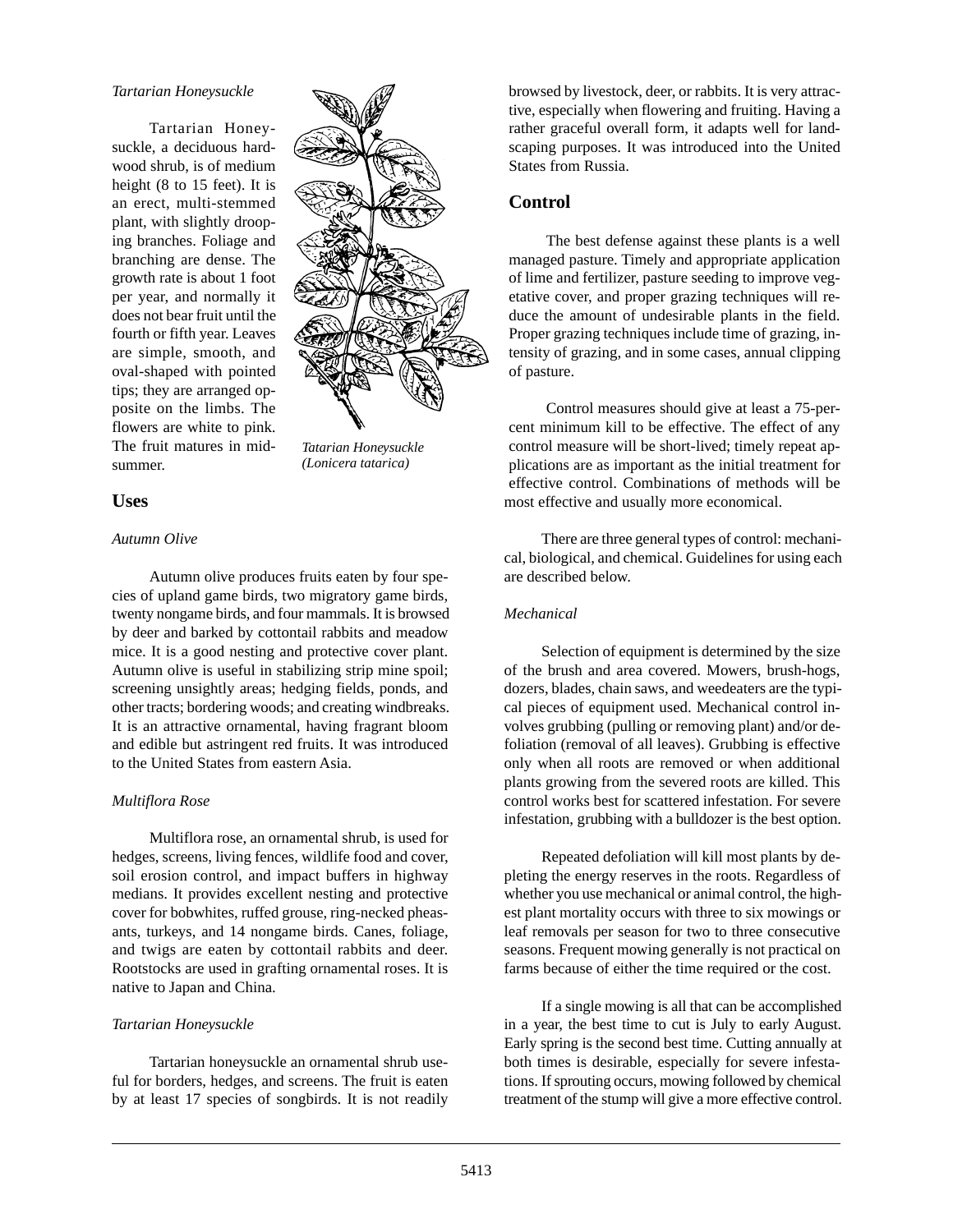## *Biological*

Biological control is the use of animals to control brush. Goats and sheep are two examples of livestock that will eat brush. In fact, goats often prefer brush. Mixed classes of livestock (sheep and cattle; goats and cattle, etc.) may be more effective overall due to the preference of each species for certain forages. A strong boundary fence is essential when using different species of livestock.

Use of goats and sheep must be part of a plan for pasture management and utilization. Some important aspects of pasture management are (l) good fences, (2) rotating pastures, (3) no grazing before grasses are 3 to 6 inches tall, and (4) soil fertility management based on soil test recommendations. Grass will increase as the amount of brush decreases, but pastures will have to be carefully managed to control and minimize soil erosion during grazing.

Unlike sheep or cattle, goats will defoliate and debark bushes, saplings, and small trees. Thorny vegetation does not deter them. By standing on their hind legs, goats defoliate higher up on many plants than sheep do. Goats will generally defoliate multiflora rose stems to a height of 5 feet. Goats outperformed sheep in a comparative study at WVU. Sheep required three seasons to accomplish the same reduction in brush cover that goats accomplished in one season.

Spring and early summer are critical times for goat and sheep control of brush. Eight to 10 mature goats or sheep per acre may be required early in the season, but this stocking rate may be reduced later when pasture growth slows. One must consider grazing management and soil fertility when looking at stocking rates. Although goats can clear brush from a pasture in one season, actual plant kill of brush requires continued grazing management for several seasons.

The key to control is repeated heavy defoliation in spring and early summer without overgrazing the grasses and legumes. Thus a rotation system works best. Using a mixture of goats, sheep, and cattle will provide the most effective clearing and subsequent plant kill of multiflora rose in pastures. More goats are suggested during the first season; their number can be reduced after two or three seasons.

Autumn olive and multiflora rose are readily eaten by goats and sheep. Livestock does not readily eat tartarian honeysuckle, but goats may browse it when plant is young and small.

## *Biological (Multiflora Rose Only)*

Rose rosette disease (RRD) is a virus transmitted by a mite to the multiflora rose plant. Discovered in the Midwest, it has spread slowly eastward. It arrived in West Virginia between l988 and l990.

#### **Some of RRD's symptoms are:**

- 1. red mosaic patterns on the leaves;
- 2. later witches' brooming, which is the growth of many lateral shoots; and
- 3. additional lateral shoots and thick clusters of reddish green leaves (smaller than normal leaves) the following spring. These clusters protect the mites during the winter.

RRD spreads when the mites move from plant to plant. They invade the root system and then move to the canes. The entire plant and roots die within two years after being infected. Ornamental roses are susceptible but the symptoms are not as severe. RRD is not a permanent control of multiflora rose, but it can be devastating to heavily overgrown areas and may eventually eliminate over 90 percent of the multiflora roses in dense stands. Other measures (chemical, biological, mechanical, and management) must be used to control new plants.

### *Chemical*

Chemical control should be used only as part of a total control plan that includes some of the other techniques and management practices mentioned. There is no chemical that, by itself, solves the problem. **The information in this section is provided to help you make decisions about the control programs for the three species listed. It is not intended to replace the pesticide label. Always read the pesticide label before using any chemical and follow the safety precautions listed for each chemical.**

# **Treatment Options**

Following are the six basic methods of applying herbicides to the three species:

**1. Basal Bark Treatment—**This treatment is often more consistent than foliar treatment. The bark of the plant is treated from the ground up to about 18 inches. This can be done anytime, but is most effective in late winter to early spring. A small amount of solution is required, but treatment can be somewhat costly. The biggest problem is trying to make the application without getting torn apart by large thorns.